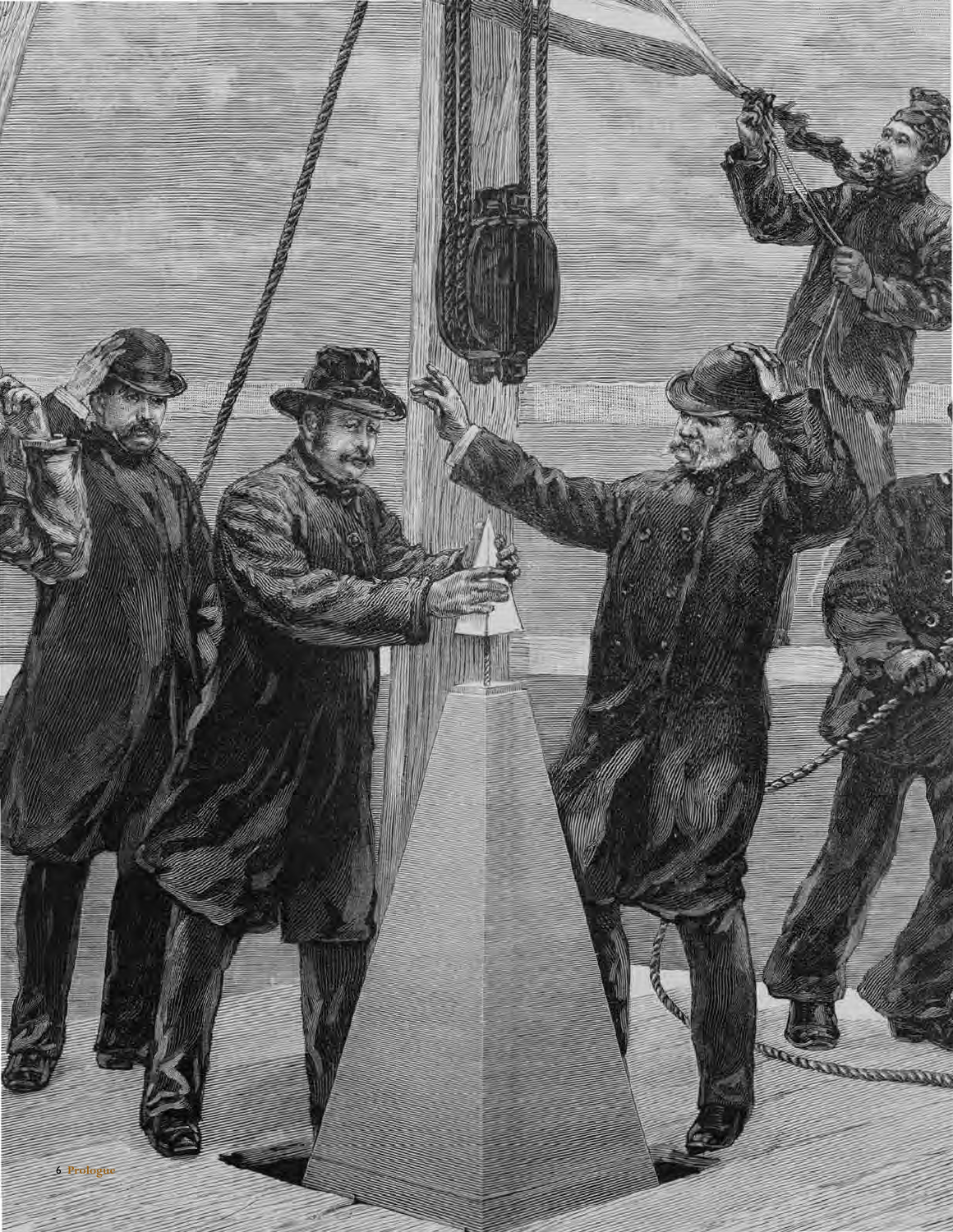# TOPPING OFF THE TIP

*How Aluminum Found Its Way onto the Washington Monument* 

# *By John Lockwood*

The recent repairs on the Washington Monument are complete. Gone is the scaffold-<br>ing that made it look more like a very tall chicken coop than a national shrine to the "father of our country." Once again, tourists are ascending the 555-foot structure to get a bird's-eye look at the center of their nation's capital.

Visitors cannot go all the way to the top, just to 500 feet, but if they could, they would find a tip made of aluminum. Things made of aluminum are commonplace now, but when the monument was completed in 1884, the substance was considered a precious metal.

Construction on a monument to honor our first President began in 1848 but was suspended between 1854 and 1877 because of funding problems and the Civil War. The reopening of the monument this spring came after a 32-month shutdown to repair damages caused by a 2011 earthquake, a shutdown symbolized by scaffolding made of steel—and aluminum.

\* \* \*

Aluminum is one of the most common elements in the earth's crust, after silicon and oxygen. It does not occur in pure form in nature, however. It took decades to learn how to extract aluminum from its ore. Its most important ore is bauxite, named for the French castle Les Baux, in Provence, where it was first discovered.

*Opposite:* Superintendent P. H. McLaughlin placed the aluminum capstone on the Washington Monument in the dedication ceremony on December 6, 1884. Chief Engineer Col.T. L. Casey (hands up) was responsible for acquiring the aluminum cap, the first time the metal was used in that way.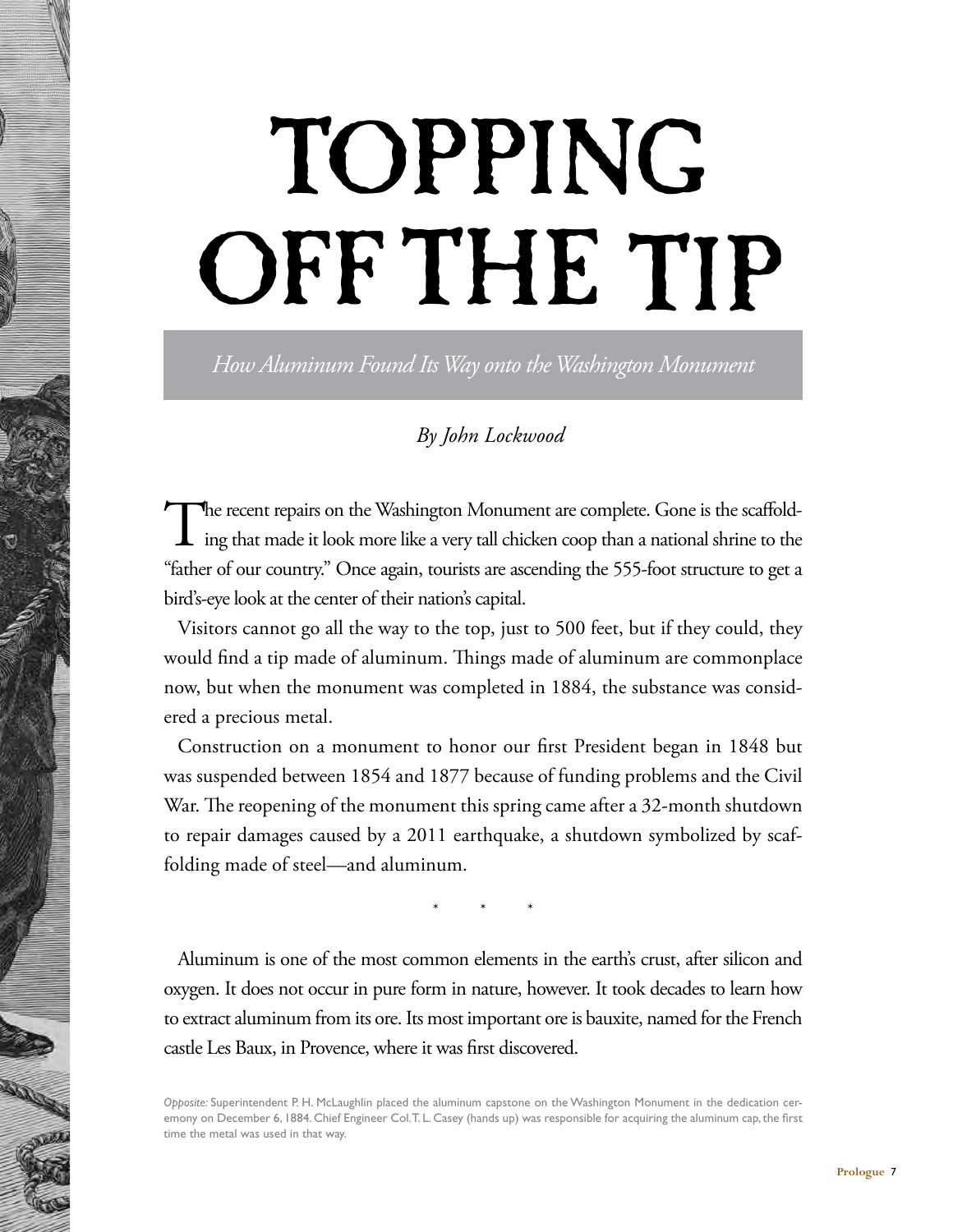finished; carnthus enggestion I may mention here is to have the pyramid cast in aluminium and world fealished, and not plated, with either Gold an Platinum, I think sit month cash no more than one cast in aluminiumbrouse = platen wins Platinon, and in cannon in experimetal as it does not tarnish tands Winy the wheather temportano, and is the motal, made from the eistine are Corundum, an honor moment, aluminium is an exettent conductor clertruity, and has never been used for that purpose in any pant of the world, and mantil care came Curiosity as it wants mit  $i\ell$ ornament the mommunt, in reference fastering the synamida to. comple  $\sqrt{ }$ manch

William Frishmuth of Philadelphia, a German American chemist, recommended to Chief Engineer Casey in a letter that the cap for the monument be cast in aluminum—that it would not tarnish, would conduct electricity, and "would make a nice ornament to the monument."

In 1807, British scientist Sir Humphrey Davy was the first to suggest that the compound alumina, named for its presence in alum, contained a metal element. In this, Davy was correct, for alumina is aluminum oxide, or Al2 O3. He also came up with the name for the new metal, aluminum. (Later on, most of the world came to spell it aluminium, though not the United States.)

Over the years, scientists learned more about aluminum, and the privileged were quite taken with it. Napoleon III, for one, used it to display his wealth—the emperor of the French owned aluminum tableware, used only for the most important guests. His son also had an aluminum baby rattle.

New discoveries gradually lowered the price, but even by 1884, the year of the

Washington Monument's completion, aluminum was still \$1.10 an ounce, twice the price of silver.

# **Aluminum Is Chosen For Tip of Monument**

How did Washington, D.C.'s most prominent landmark end up with an aluminum tip?

By October 1884, after many years of delay, the Washington Monument was almost finished.

Lt. Col. Thomas Lincoln Casey supervised the completion of the Washington Monument and wanted to have a metal tip to complete the monument, either of bronze or brass plated with platinum.

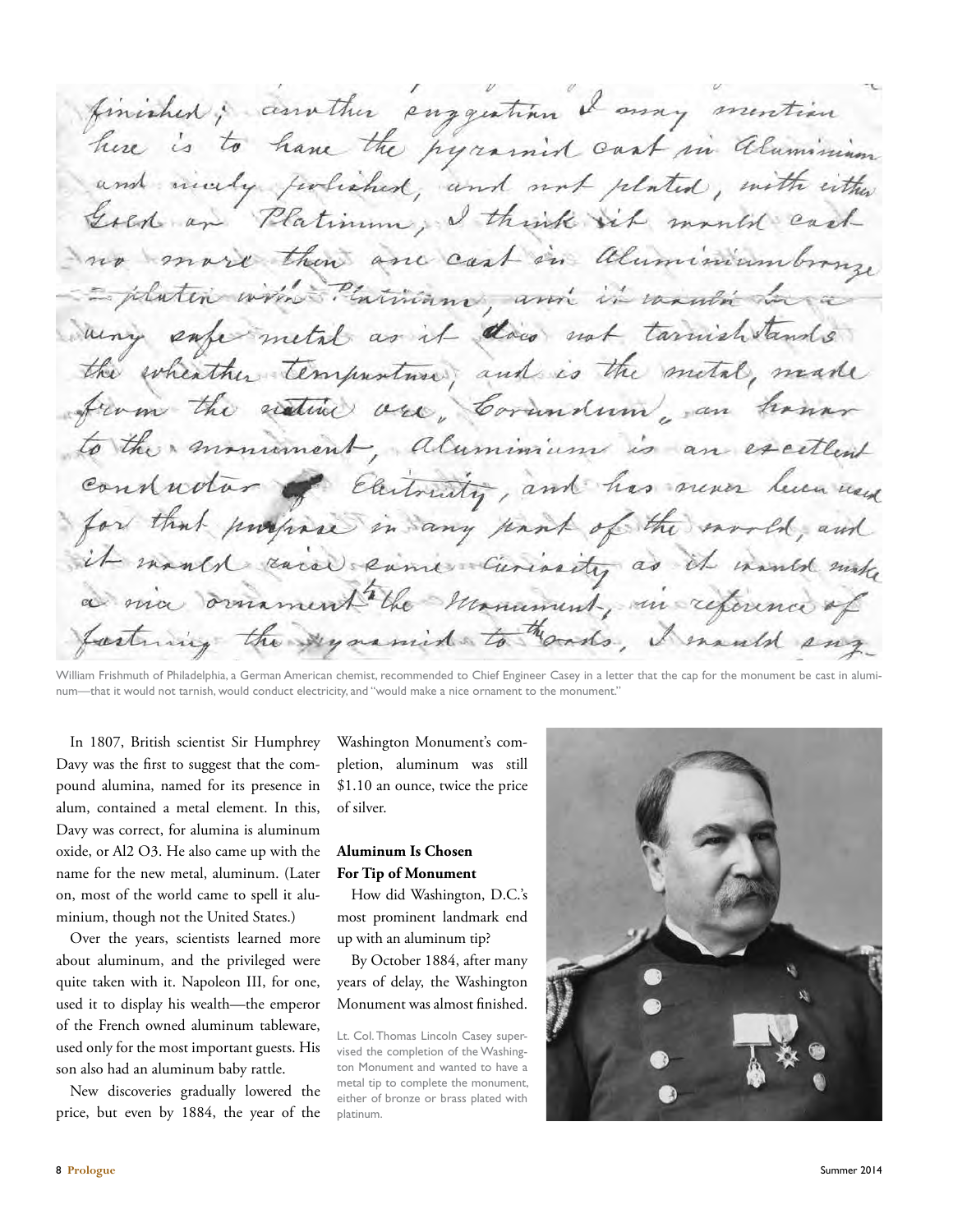Je R. Engineer Office, Washington Monument chunth: n are embarassing and delaying the work Mopument; Regraph me the hour you will be here Thomas L. Casey (I.R. Chge Mont.

In frustration with delays in delivery of the aluminum cap,Thomas Casey telegraphed Frishmuth:"You are embarassing [*sic*] and delaying the work on the Monument. You must bring the metal point at once."

The official in charge, Lt. Col. Thomas Lincoln Casey, wanted to have a metal tip to complete the monument, of either bronze or brass plated with platinum. The man Casey chose for the job was William Frishmuth of Philadelphia.

Frishmuth was a German chemist who had immigrated to the United States. He had even been a student of the German scientist Frederick Wohler. Frishmuth had spent some 28 years and \$53,000 experimenting for a way to purify aluminum. The process he hit upon was to heat the ore until the alumina vaporized, then add sodium vapor.

Once he had the assignment safely in hand, Frishmuth bombarded Casey's office with letters and telegrams about using aluminum. In these messages, by the way, Frishmuth used the alternative spelling, "aluminium."

On October 25, 1884, Frishmuth wrote to Casey with two proposals about the bronze/brass tip. First, make the tip of an aluminum/bronze alloy, to be plated with gold, which does not tarnish. Or, second, "have the pyramid cast in Aluminium and nicely polished."

Frishmuth added that the aluminum tip would not tarnish and was also a good conductor of electricity for any lightning-rod system. Casey chose the aluminum tip.

Six days later, on October 31, 1884, Frishmuth telegraphed Casey with two more things to say. One, he would have to use a cast-iron mold rather than a sand mold for the monument tip. Two, although he would indeed try to cast the tip of aluminum, just in case, he would also cast another one, of 90 percent copper and 10 percent aluminum. This alloy was known at the time as "aluminum gold." It already had a pale gold color, but Frishmuth would gild it anyway.

Frishmuth's momentary lack of confidence was unnecessary. Sometime in November 1884, Frishmuth successfully cast the aluminum tip.

# **Frishmuth Puts Tip On Display in Tiffany's**

It was the largest piece of aluminum cast up to that time, at 8 inches tall and 100

THE WESTERN UNION TELEGRAPH COMPAN **NORVIN GREEN** BENT BY  $2890$ Hv Received at Obreoran Building, S. E. Cor. 15th & "P Sts., Washington, D. C. Kensingtont The / Casey Mad reventienth  $114$ in the Congress mon Frishmuth

Frishmuth further exasperated Casey on November 29 when he telegraphed a request to exhibit the aluminum cap at the Capitol.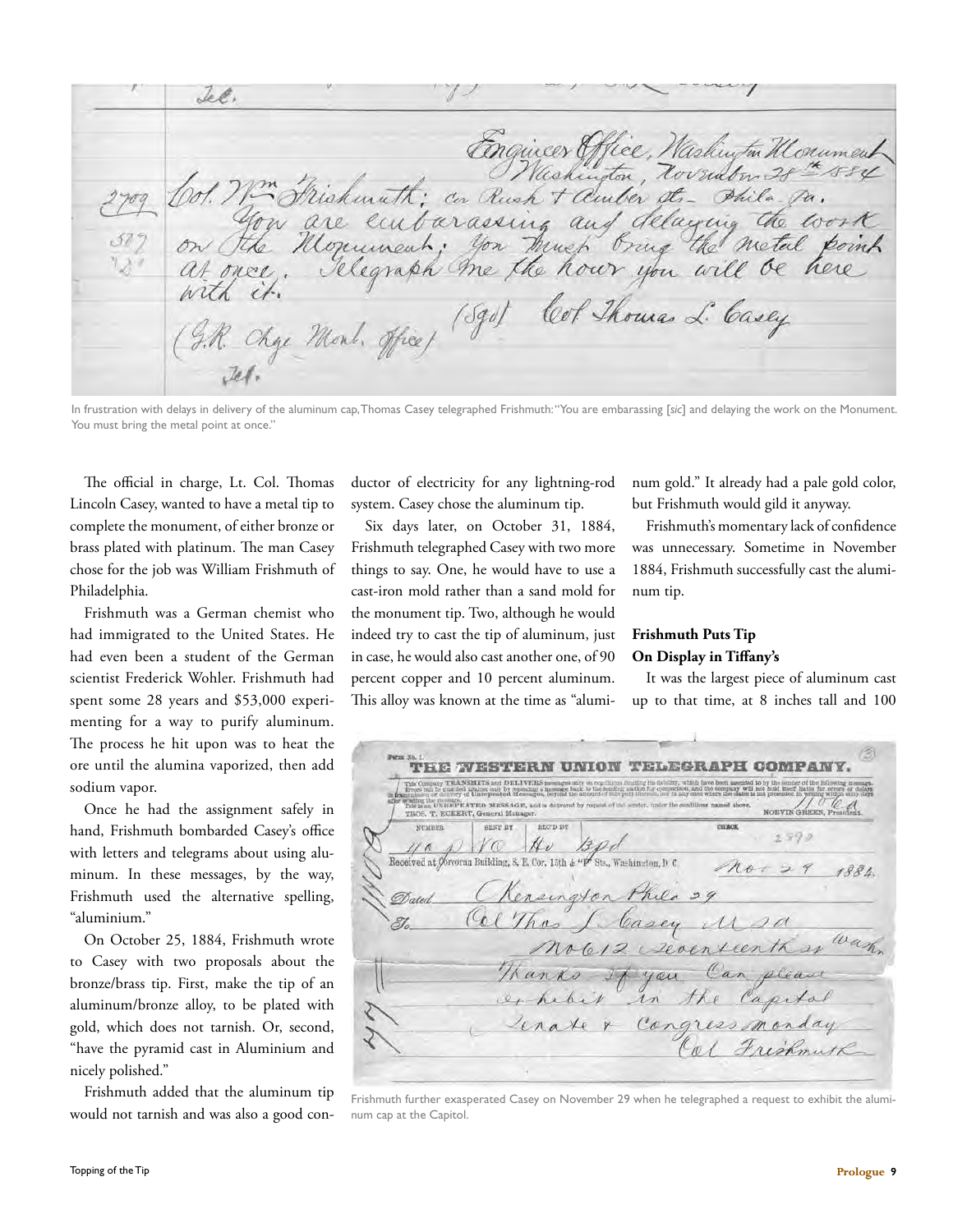The undersigned, a Fellow of the the Chemical Saccely of Dublin an Engineers of great Antain des Certifies as follows! First shat the Apex of the Cap Stone<br>destined to complete the was Cart grom Metallie<br>Aluminium made by Col. Second Thishmuth of Philadelphia Sallowing Constituents\_  $Tron$ .....  $0 - 55$ Too<br>determined to be - 2.74.  $100.00$ the

An analysis of the aluminum tip by Prof. F. I. Seaven of Philadelphia found that it was 97.75 percent aluminum, with small percentages of iron and silicon.



#### **To learn more about**

• George Washington, go to *www.archives.gov/publications* 

*prologue/1994/spring/george-washington-1.html* 

- A teaching activity about American national monuments, go to *http:// docsteach.org/activities/66/detail.*
- The records of the Public Buildings and Public Parks of the National Capital, go to *www.archives.gov/research/guide-fedrecords/groups/042.html.*

ounces. Frishmuth charged \$225.00 for it, higher than the earlier agreed-upon price of \$100.00, necessitating a further exchange of telegrams.

Before sending it on to Washington, Frishmuth put it on display at Tiffany's jewelry store in New York City—without permission. On November 25, Frishmuth even sent a telegram to Capt. George Davis, Casey's assistant, telling him about the display. There were "thousand [*sic*] of persons see the pyramid given high credit to all of us."

Some stern messages from Washington persuaded Frishmuth to send the tip with-

out further delay. On November 28, Casey sent Frishmuth the following message: "You are embarassing [*sic*] and delaying the work on the Monument. You must bring the metal point at once. Telegraph me the hour you will be here with it."

A bit later that same day, Frishmuth also got the following from Casey: "You cannot keep that point in Philadelphia any longer. Must send or bring it on this afternoon. You are embarassing [*sic*] and damaging the Government."

Frishmuth lost no time. On November 28, he telegraphed Davis that the tip would be in the office the next day. On November 29, Casey responded: "The point is received and is satisfactory in every way. Vouchers sent you by mail." Rather than leave well enough alone, on November 29 Frishmuth telegraphed right back to Casey, expressing thanks—and asking him if the tip could be exhibited "in the Capitol Senate & Congress Monday." Monday was December 1 that year. There was no exhibit.

Also on December 1, Frishmuth wrote Casey, with the vouchers signed, plus "I thank you a thousand times for your kindness, in the honor you have given me."

The aluminum tip was finally put into place during a ceremony on December 6, 1884.

# **A Discovery Is Made: Tip Isn't All Aluminum**

Just six days later, on December 12, Casey received another handwritten message from Frishmuth. Professor F. I. Ricardo Seaven of Philadelphia had examined the tip on November 25 for Frishmuth and determined that it was actually 97.75 percent aluminum. The remainder was 1.70 percent iron, and 0.55 percent silicon. Casey's response, if any, does not seem to have been recorded—not in the National Archives, anyhow.

As for Frishmuth, he had some aluminum left over from casting the tip, so he advertised an aluminum watch charm in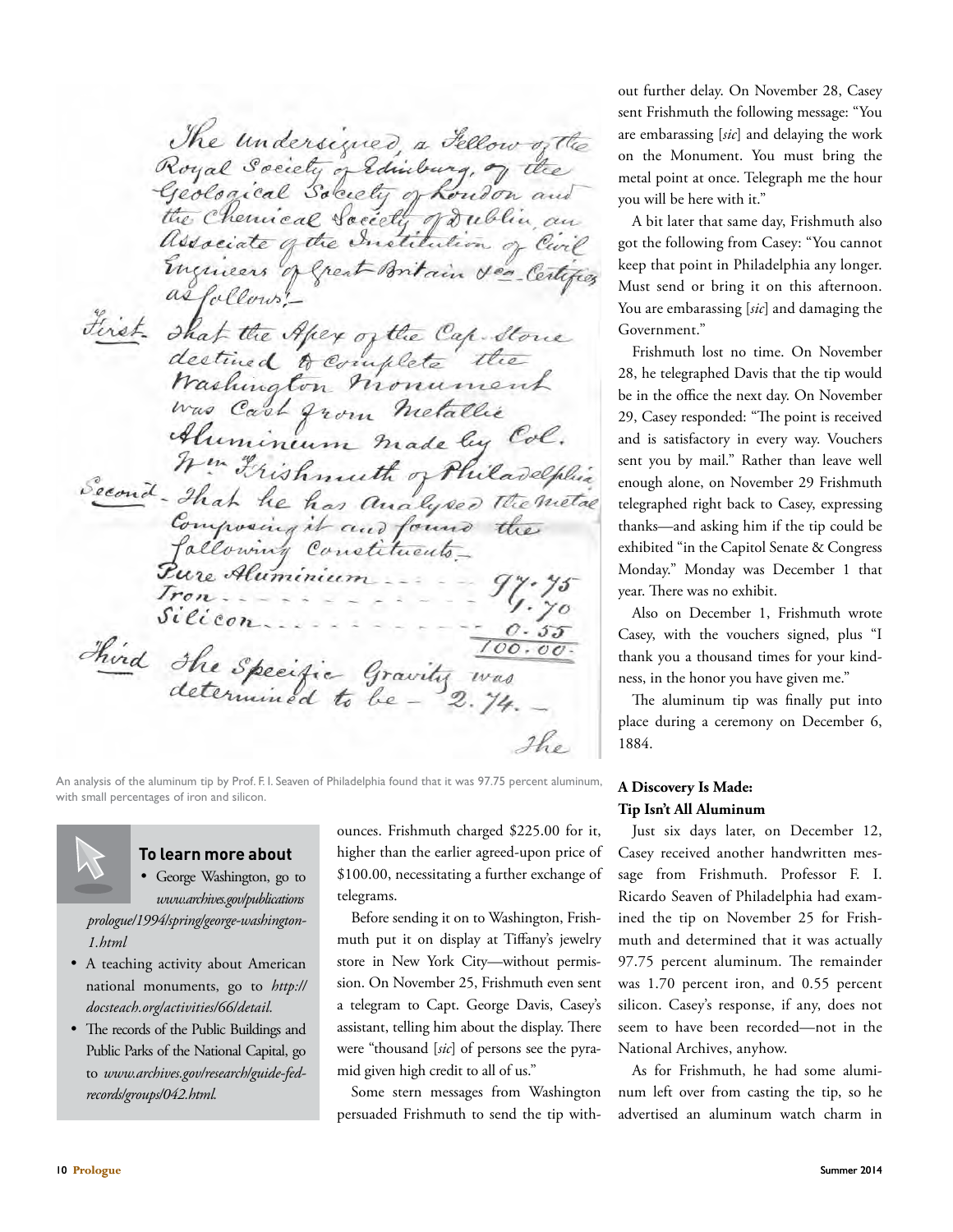146 Engineer Office, Washington Momment,<br>Washington, D. C., June 15th, 1885. Mr. Joseph Neumann, Pa Siv: In order to provide for a possible continuation of the<br>lightning rods, referred to in my letter of the 13th inst.<br>Jurther downwald on the gutside of the Momment,<br>I wish you to make the coupling fittings, where the<br>rods are uvougu ine sime, of a'r insiead. in sketch below.

Chief Engineer Casey chose Joseph Neumann to fabricate the lightening-rod system for the monument tip. His June 15, 1885, letter to Neumann includes instructions and a drawing of his concept for the system.

the February 28, 1885, *Scientific American*. An aluminum charm would cost 75 cents, an aluminum alloy charm 30 cents, and the alloy with gilding also at 30 cents.

Frishmuth was also not quite done with the Washington Monument.

On June 9, 1885, after recent lightning strikes on the monument, he wrote to Casey with advice about a lightning-rod system, and he offered to provide aluminum points for it, an offer Casey did not take up. Instead, Casey hired another Philadelphian for the job, Joseph Neumann. Casey went to Philadelphia, on June 12, 1885, to hire Neumann in person.

Frishmuth still wanted to keep some of the precise details of his now-famous process a secret, but one of his employees tried to steal those secrets. Also on June 9, 1885,

while Frishmuth was writing his letter to Casey, Charles Krug, who had been working for Frishmuth as an engineer, was convicted in Philadelphia of stealing \$2.50 worth of chemical supplies in an attempt to learn Frishmuth's exact process.

By now, lightning rods or no lightning rods, both Casey and Davis found Frishmuth a bit tiresome. For instance, in one letter to Casey, dated October 16, 1885, Davis sarcastically calls Frishmuth "our *mutual friend."* 

In a June 15, 1885, letter to a A. Mordecai, also of Philadelphia, Casey looked back on it all and concluded that aluminum was not a practical metal for widespread use just

A detailed drawing of the aluminum cap and the lightening–rod system, ca. 1880s.